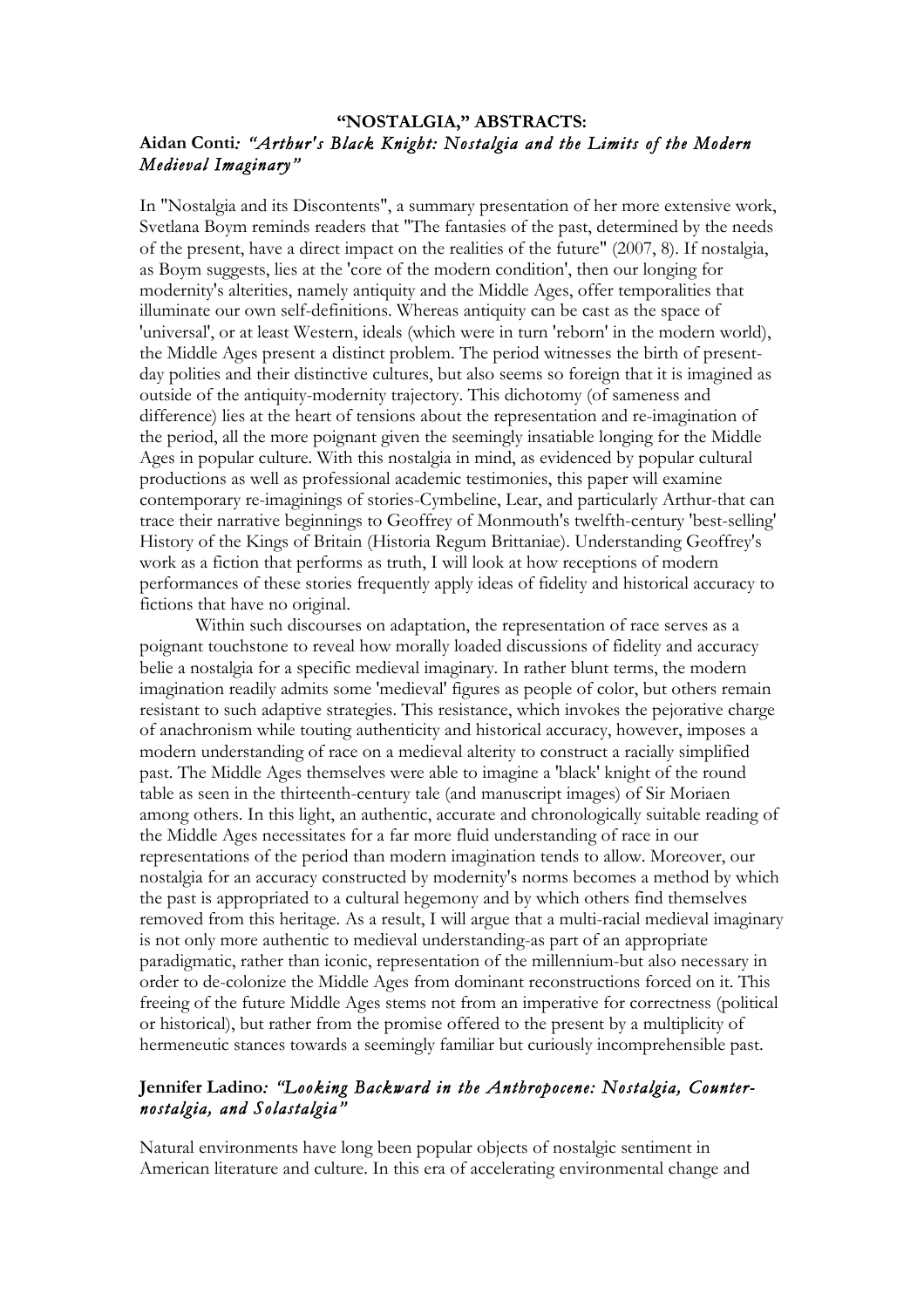irreversible losses, nostalgia and other backward-looking affects demand renewed attention. The designation of a new geologic epoch, the Anthropocene, challenges scholars of nostalgia to rethink its functionality across times, scales, genres, and environments. Professor Ladino will begin by outlining the concept of "counternostalgia," which she defines in her first book, *Reclaiming Nostalgia: Longing for Nature in American Literature* (University of Virginia, 2012) as "nostalgia with a critical edge"; counter-nostalgic texts deploy nostalgia ambivalently and subversively, in order to contest dominant (usually conservative) nostalgic narratives. Ladino will gesture toward new applications of this concept in our current geologic epoch, including recent texts that deploy counter-nostalgia for politically and environmentally progressive purposes.

The Anthropocene encourages new forms of nostalgia and counter-nostalgia, including new incarnations of what Renato Rosalto calls "imperialist nostalgia" as well as what Noah Heringman (2014) identifies as "evolutionary nostalgia": a longing for premodern humanity, exemplified by cultural trends like the Paleo diet and barefoot running. The Anthropocene precipitates other loss-related affects as well. Ladino will conclude her comments with a brief case study of an especially pertinent Anthropocene affect: *solastalgia*—which philosopher Glenn Albrecht first defined in 2005 as nostalgia for a home you have not left but which is changing around you. Ladino suggests solastalgia will become more prevalent, and will warrant more attention, in the Anthropocene and may be a useful wake-up call for the more privileged inhabitants of today's world.

### **Janne Stigen Drangsholt (Institutt for Kultur- og Språkvitenskap, University of Stavanger):**

#### **"Loss and Landscape: The Presence of Place in Alice Oswald"**

In The Last of England, Randall Stevenson points to how the mid-century renunciation of empire in England was followed by changes that need to be understood primarily in terms of loss. Each of these losses was conceived as marking the last of a certain kind of England, he claims, and while another England gradually emerged, this was viewed as a place less unified by tradition and more open in outlook, lifestyle, and culture (cf. Stevenson 2004, 1-10). Such a sense of loss also seems to characterise the perception of landscape, which had traditionally comprised "the mainstay of poetic imagination", but which now also seemed in danger of disappearing, as signalled in Philip Larkin's poem "Going, Going", where he laments an "England gone, / The shadows, the meadows, the lanes" (qtd. in Stevenson 2004, 3). In this paper, I want to suggest how contemporary poetry places itself in terms of this sense of loss and landscape by referring to recently published poems by Alice Oswald, focussing on the relationship between nature and the human being, past and present, and body and dwelling.

### **Jógvan Helge Gardar (LLE, University of Bergen) "The Republic Recreated"**

Tacitus' longing for a republican past often materialises when power changes hands during the Principate. The new, invented traditions of the Imperial Era could, when exposed as mere inventions, ready the ground for a stronger wish to return to some *truer*  state. This restorative brand of nostalgia (as it appears in the *Annals*) may reveal to us the shifts in values and morals caused by the consolidation of power under Augustus.

#### **Rolf Scott (Social Anthropology, University of Bergen)**

**"Nostalgia as a Dynamic of a Western Individualistic Cosmology"**

I suggest that certain culture-cosmological formations enhance nostalgia. As such, this